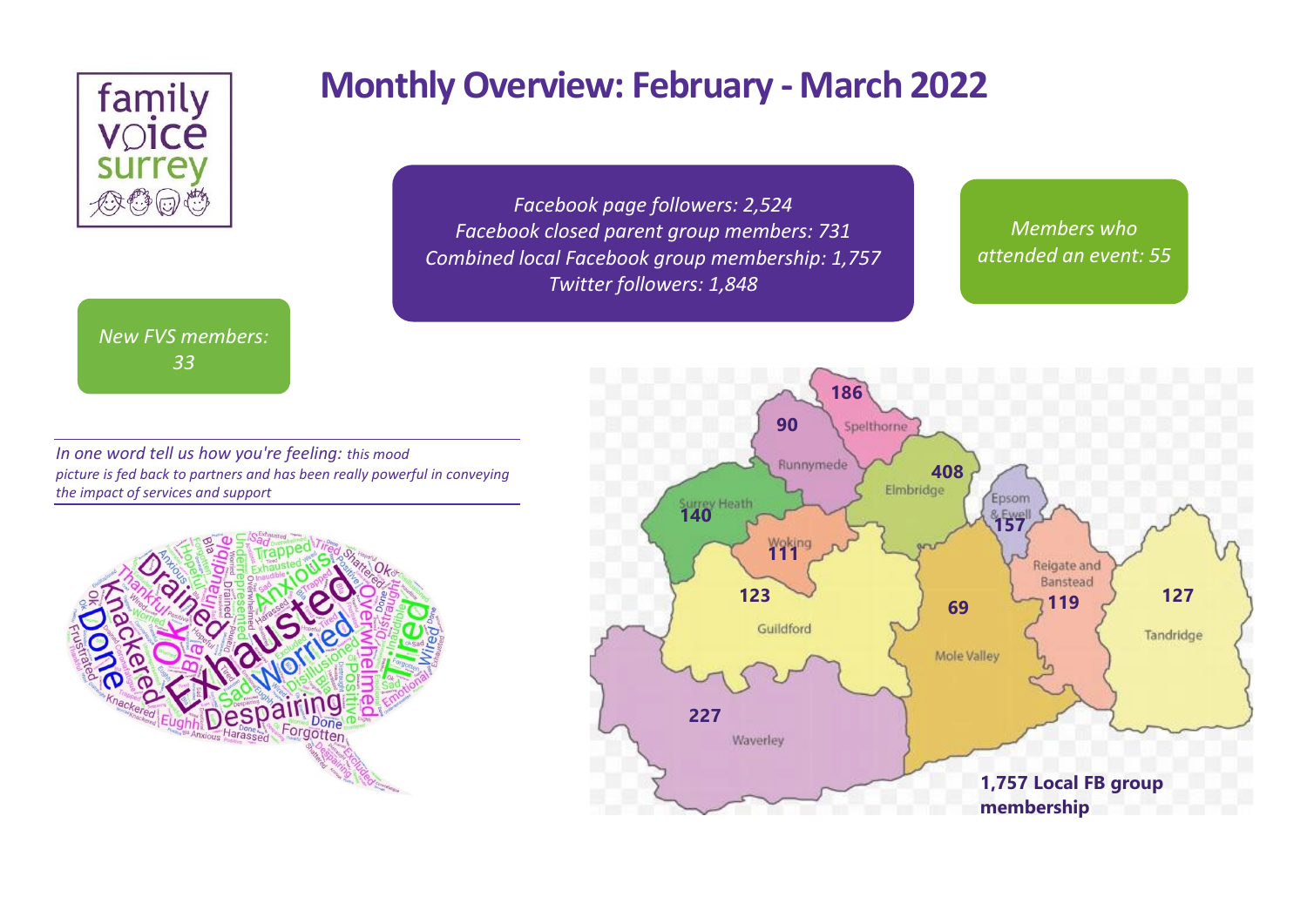

#### **What we have heard**

| SEN teacher training is not adequate and<br>the whole system must be changed. We<br>are failing too many.                                              | My son's placement at college broke<br>down and Surrey then ended the<br>placement at review. Mt son developed<br>anxiety and couldn't cope. I had to<br>complain to get an amended EHCP. The<br>whole world is just so difficult for him. | My child tried the local CYP Haven and it went really<br>well. The child had been feeling at odds and was<br>becoming more isolated.                                              |  |
|--------------------------------------------------------------------------------------------------------------------------------------------------------|--------------------------------------------------------------------------------------------------------------------------------------------------------------------------------------------------------------------------------------------|-----------------------------------------------------------------------------------------------------------------------------------------------------------------------------------|--|
|                                                                                                                                                        |                                                                                                                                                                                                                                            | You don't know how many doors I have had<br>slammed in my face  it is not easy finding<br>any activity for my ASD Son! Actually when                                              |  |
| One of my main concerns is the lack of<br>specialised education establishment for<br>learning where the child is the centre<br>and not the curriculum. | In Scotland, schools treat breaks<br>and lunch as extra lessons and<br>staff are at hand to play, join in<br>and support kids.                                                                                                             | you told me that there was this swimming<br>class for children with special needs my heart<br>opened ups in joy  I was super happy and in<br>fact I signed him up straight away!! |  |

There is There is a huge duplication of effort in the referral and triaging process for mental health services – parent end up telling their story again and again before they get to see a clinician who quite possible will not have had time to read the notes so the parents has to go through this again. This is exhausting. Plus if the parent asks for a copy of the notes being sent to the clinician ahead of the appointment to ensure all details are correct this is not possible without doing an SAR. Seems designed to fail and can cause a Chinese whisper effect where the information a clinician who sees a child gets sight of can be based on second hand information noted down in a phone call and never fact checked by the family – the whole appointment can be wasted due to misunderstandings.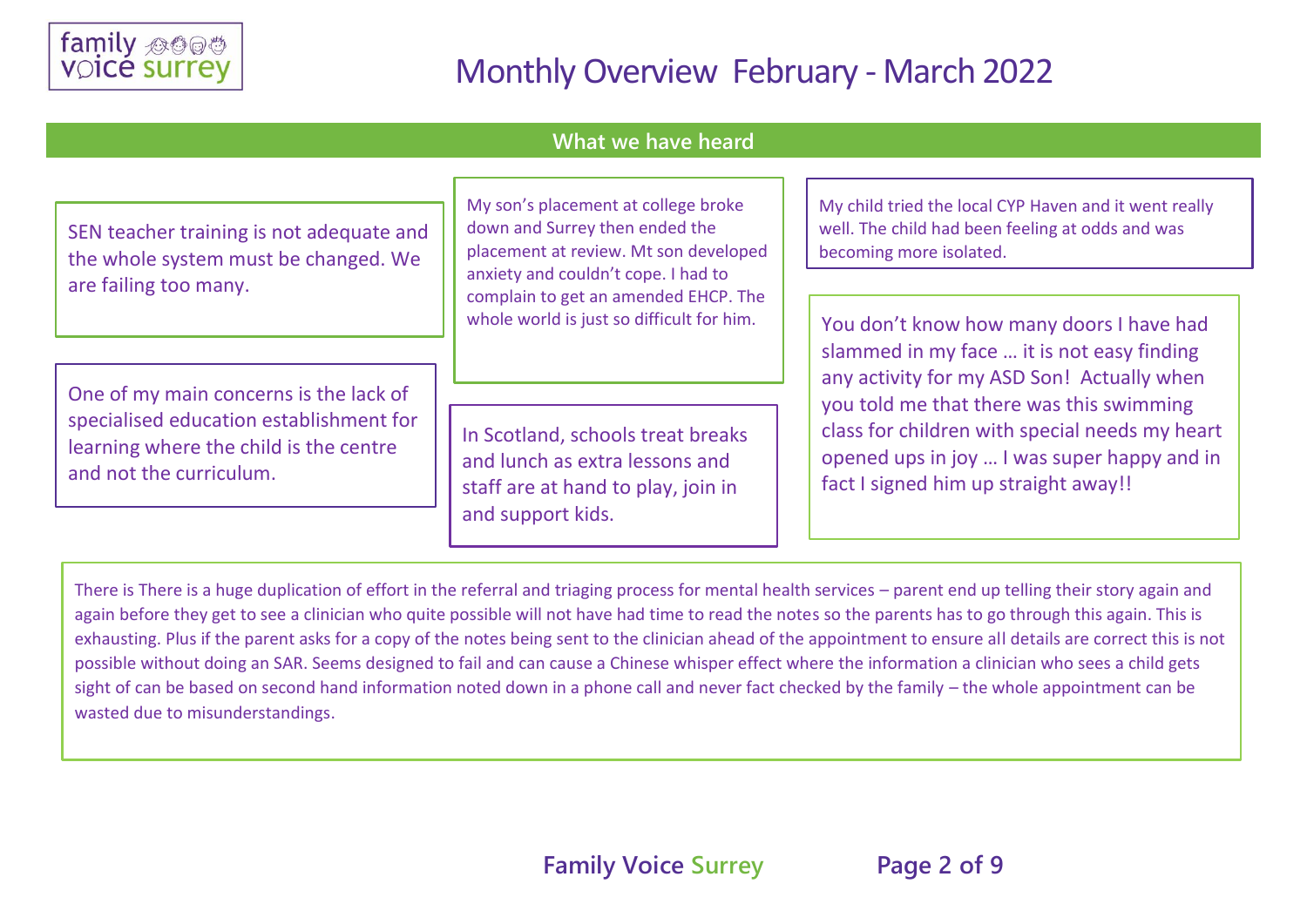



**Family Voice Surrey Page 3 of 9**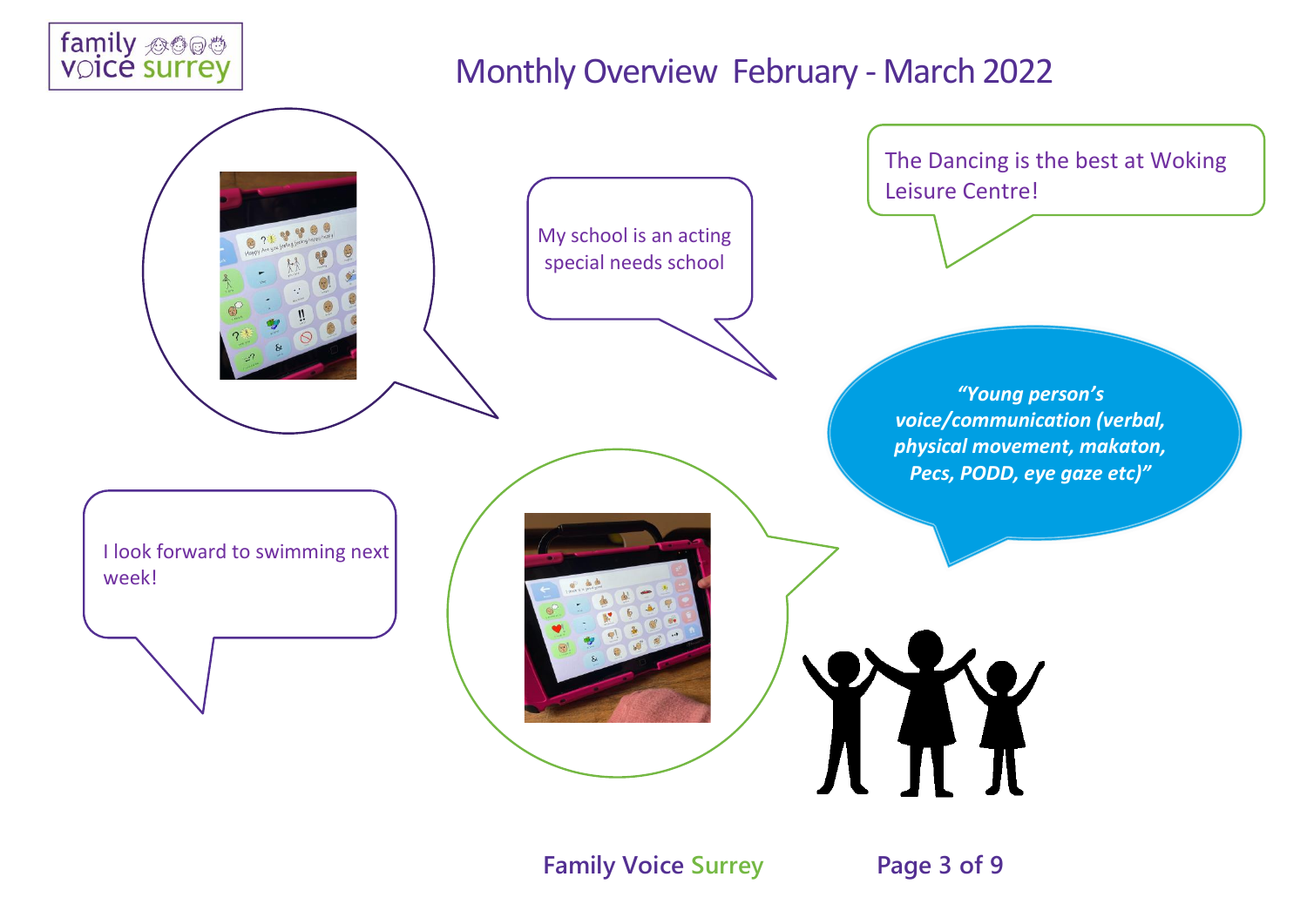

#### **Parent Carer quotes**

My daughter is in Y10 and has ND profile and the school are meeting her needs. The Senco is amazing and has a great team around her.

> **Stay & Play FB – amazing thank you I wasn't aware of this group and was wondering if there was such a place**

*We are now on our third appeal - one was conceded before tribunal hearing and one went all the way to hearing. We are now appealing our contents of the plan. Throughout the process our child has been totally forgotten. Our current reason for appealing the plan is that all of our private report recommendations have been removed, the ehcp is exactly the same as it was prior to our amendments. By way of an example, as there is no LA report it states that under sensory needs he has 'none identified.' This is absurd as his sensory issues are the primary reason that he's unable to attend mainstream school. It states mainstream even though our child has not been able to attend this mainstream for 15 months. Our child has had no educational provision from surrey for 15 months.*

**I feel so overwhelmed with the amount I need to do!**

On the back of what I heard in the 16+ Group, I contacted our case officer and am pleased to report that she referred him to the transition team within the hour! He is 16 in a couple of weeks and for once I can relax a bit feeling that things are in hand.

**Family Voice Surrey Page 4 of 9**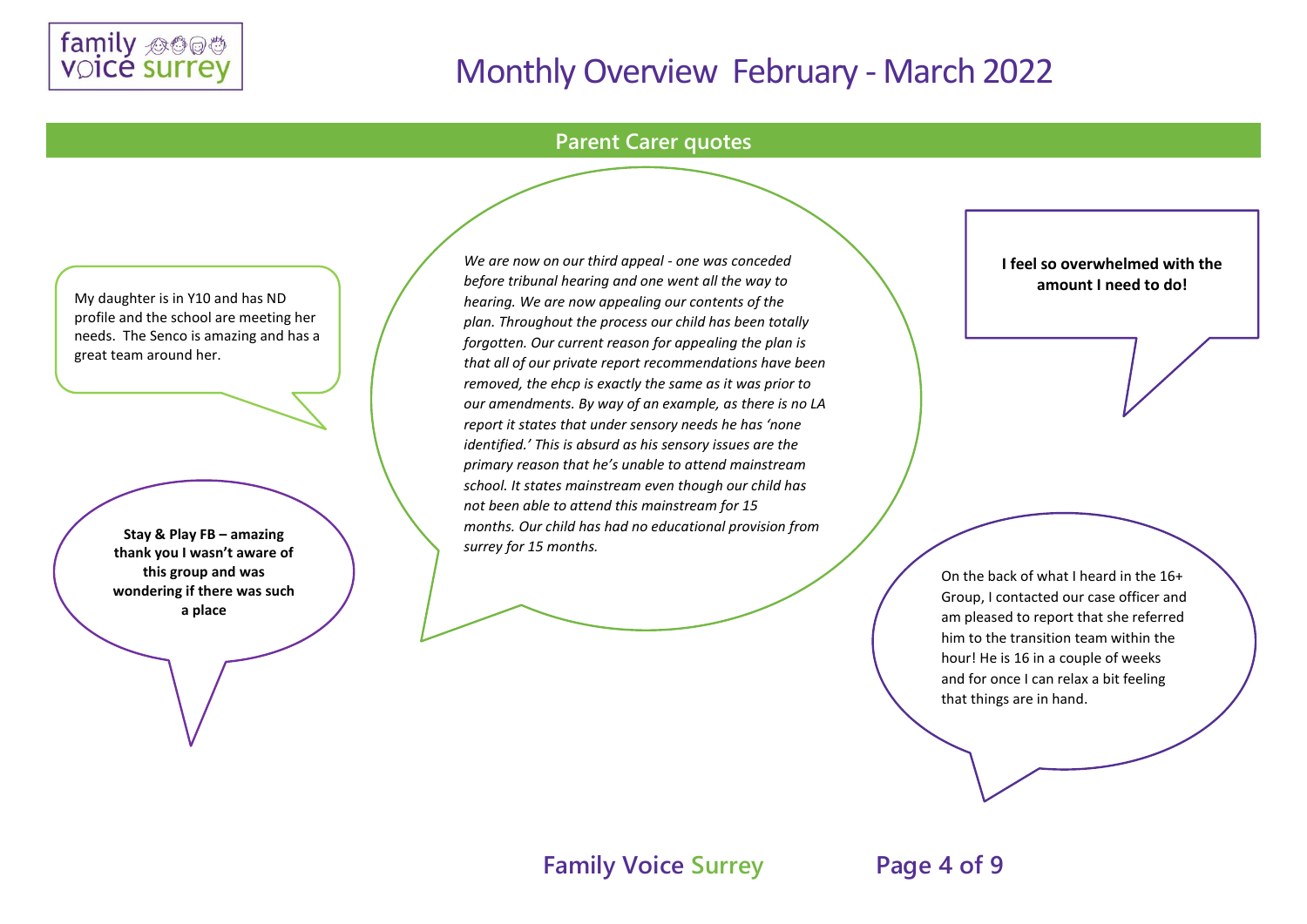| <b>Events</b> |                                           |            |         |                                                                         |              |
|---------------|-------------------------------------------|------------|---------|-------------------------------------------------------------------------|--------------|
| 崖             |                                           | <b>ini</b> | 簠       |                                                                         | <b>inini</b> |
| 22/2/22       | <b>ADHD/Autism Group</b>                  |            | 25/2/22 | Group for Parent Carers with children aged 0-6 with<br>additional needs |              |
| 23/2/22       | Global Developmental Delay - General chat |            | 2/3/22  | Downs Syndrome Drop in for parents chat                                 |              |
| 23/2/22       | Discussion on respite for unpaid carers   | 18         | 14/3/22 | 16+ Group - Transition to Adult Social Care                             | 18           |
| 24/2/22       | $19+$ chat group                          |            | 17/3/22 | Guildford meet up                                                       |              |

\* Where registered members have not been able to attend (usually due to caring responsibilities, they often have access to recordings or slides.

### **Participation work**

### **Project update**

| <b>Project</b>                                                            | <b>Update</b>                                                                                                                                                                                                                                                                                                                                                                                                                                                                                                     |
|---------------------------------------------------------------------------|-------------------------------------------------------------------------------------------------------------------------------------------------------------------------------------------------------------------------------------------------------------------------------------------------------------------------------------------------------------------------------------------------------------------------------------------------------------------------------------------------------------------|
| <b>Autism</b>                                                             | World Autism Acceptance Week is happening during the w/c 28th March 2022. To celebrate the All Age Autism Strategy is having a online event<br>throughout the week look out for some videos telling you more about the strategy.<br>Shannon our Elmbridge coordinator will be at Walton library on Thursday 31st March between 10-12 and they would love to see you there do pop in<br>and see her and the work going on in Surrey libraries to make them more accessible for autistic people and their families. |
| <b>School Absence including</b><br><b>Alternative Provision and EBSNA</b> | Please keep sending in your questions and experiences around alternative provision and EOTAS so that we can share with the local authority to<br>develop guidance for families around this. You can send them to Leanne - leanne.h@familyvoicesurrey.org                                                                                                                                                                                                                                                          |
| <b>EHCP Process</b>                                                       | We have now added another video: The Role Of The Case Officer to our bitesized series of videos which can be accessed here: EHCP Processes: Role<br>Of A Case Officer You can also watch the other 2 via these links: https://www.youtube.com/watch?v=OgdmPdTe4g8<br>https://www.youtube.com/watch?v=8F51rZ3sGrE We are continuing our recordings over the next few months and will update you as and when they                                                                                                   |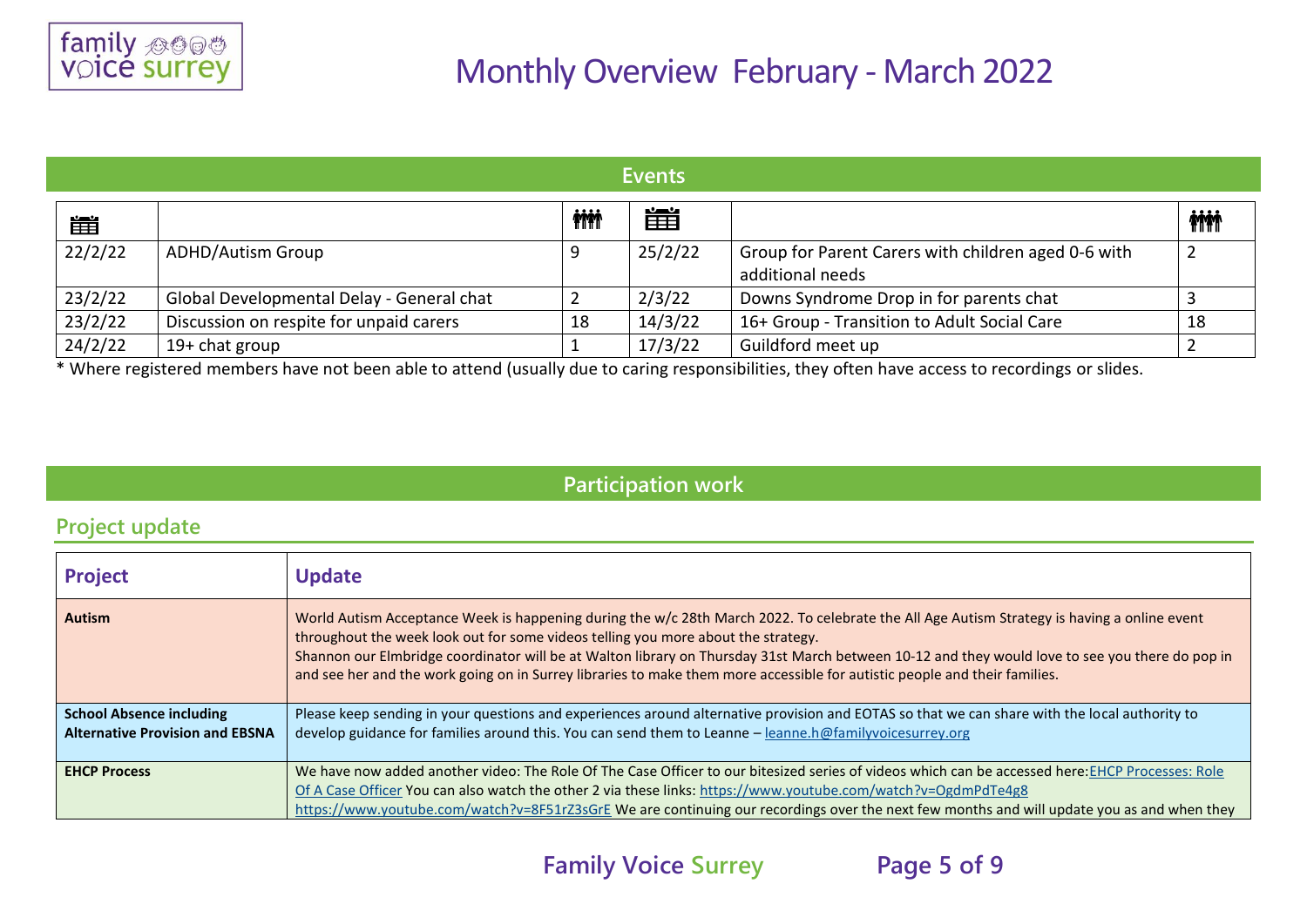

|                                               | become available. Please do let us know your thoughts on these and whether it matches your experience – you can email Leanne –<br>leanne.h@familyvoicesurrey.org with your thoughts and experiences which we will pass over to the SEND team for their response or if you have any<br>questions do email them over and the SEND team will endeavour answer them.                                                                                                                                                                                                                                                                                                                       |
|-----------------------------------------------|----------------------------------------------------------------------------------------------------------------------------------------------------------------------------------------------------------------------------------------------------------------------------------------------------------------------------------------------------------------------------------------------------------------------------------------------------------------------------------------------------------------------------------------------------------------------------------------------------------------------------------------------------------------------------------------|
| <b>SEND Admissions/Key stage</b><br>transfers | We are aware that there are still families who still haven't received a name placement for September. We will continue to work with the admissions<br>team to get updates and track progress on this.                                                                                                                                                                                                                                                                                                                                                                                                                                                                                  |
| <b>Preparing for Adulthood</b>                | We had a great session in our post 16 group this month where the transition team came along to speak with families. We are delighted to be<br>welcoming Kathrine Everett and Jo McSherrie from the SEND team to talk about the EHCP process at the PFA stage to our post 16 group which has<br>been extended to 13+ for this event. It will be on Monday 11 <sup>th</sup> April at 6.30pm please email Gretta - tandrige@familyvoicesurrey.org to book your<br>place.                                                                                                                                                                                                                  |
| <b>Transport</b>                              | We are aware the recent transport consultation has caused a lot of anxiety and concern for our members. Benedicte did a Facebook Live with<br>Eamonn Gilbert, Assistant Director for Commissioning - SEND & LAC at Surrey County Council on Friday 18 <sup>th</sup> March 2022 – you can watch this on our<br>Family Voice parent carer Facebook page. Any questions or comments after watching this please do email Leanne: leanne.h@familyvoicesurrey.org<br>and we will pass them over to the transport team. If you haven't already please do complete the consultation you have until midnight on the 31 <sup>st</sup><br>March to do this. https://www.surreysays.co.uk/csf/h2s/ |
| <b>Short Breaks</b>                           | We are working with the short Breaks team to let families know what is available and the booking windows for the summer holidays for families and<br>encourage them to register early. This will be ready for families to see by the end of this month                                                                                                                                                                                                                                                                                                                                                                                                                                 |
| <b>Local Offer</b>                            | The local offer are keen to set up a small working party of families to hear their feedback on what they want and how they want to see the<br>information on the local offer. The first group will be at 11am on 31 <sup>st</sup> March                                                                                                                                                                                                                                                                                                                                                                                                                                                |
| <b>Health</b>                                 | Delighted to tell families that following a successful trial of the SEND swimming in Spelthorne, the class has been made permanent and a 10 week<br>course. We are now implementing the trail in Sunbury next month, with the families who were on the waiting list. Spelthorne leisure centre has now<br>started a SEN trampoline session too, which is proving to be very popular already                                                                                                                                                                                                                                                                                            |

### **Meetings attended**

| <b>Project</b> | 'Information                          |  |
|----------------|---------------------------------------|--|
|                | SYF-Time for Kids Meeting-Trust       |  |
| Health         | <b>Building Family Strength Forum</b> |  |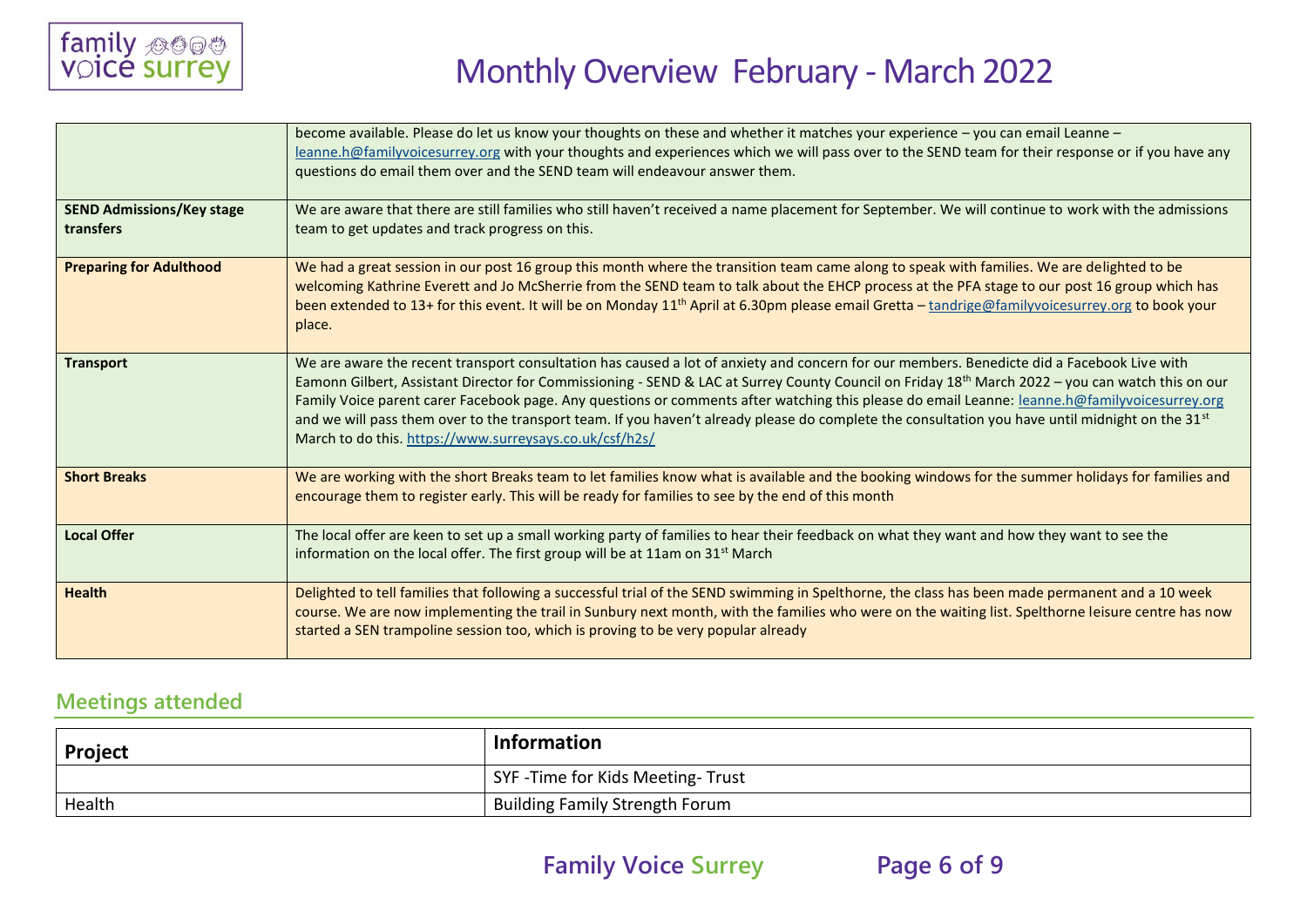

| <b>Social Care</b>  | Social Care mapping meeting                                     |
|---------------------|-----------------------------------------------------------------|
| <b>Short Breaks</b> | Short Breaks workstream meeting and summer planning meetings    |
| Internal            | OPS team meeting and PM status meeting                          |
| <b>EWMH</b>         | Amplify team meeting                                            |
| <b>EWMH</b>         | ND Bi weekly call                                               |
| <b>EWMH</b>         | Mindworks team monthly call                                     |
| <b>EWMH</b>         | Andy Vowes Stocktake meeting                                    |
| Health              | Spelthorne Leisure Centre trial planning/discussion meeting     |
| Social Care         | <b>Melanie Carole Meeting</b>                                   |
| Health              | Active Surrey training plan meeting x2                          |
| Health              | Healthwatch meeting                                             |
| Local Offer         | Local Offer project planning meetings                           |
| Internal            | Annual event meetings                                           |
| Internal            | FVS trustee meetings                                            |
| Direct payment      | Direct payment strategy meeting                                 |
| Strategic           | 3 <sup>rd</sup> Sector Operations network                       |
| Strategic           | Commissioning support                                           |
| <b>EWMH</b>         | Discussion about FVS involvement in Mental Health Support Teams |
| Strategic           | Case studies discussion                                         |
|                     | Parents as Partners training material                           |
|                     | SCSP multi agency audit proposal                                |
|                     | High Sheriff Summit: Better Inclusion                           |
|                     | PBS meeting                                                     |
|                     | Learning disability partnership board                           |
|                     | LD & ASD programme board                                        |
|                     | CYP autism partnership board                                    |
|                     | SEF and SEND Strategy Steering Board                            |
|                     | SEND Transformation catch up                                    |
|                     | SEND catch up                                                   |
|                     | PCF peer review meeting                                         |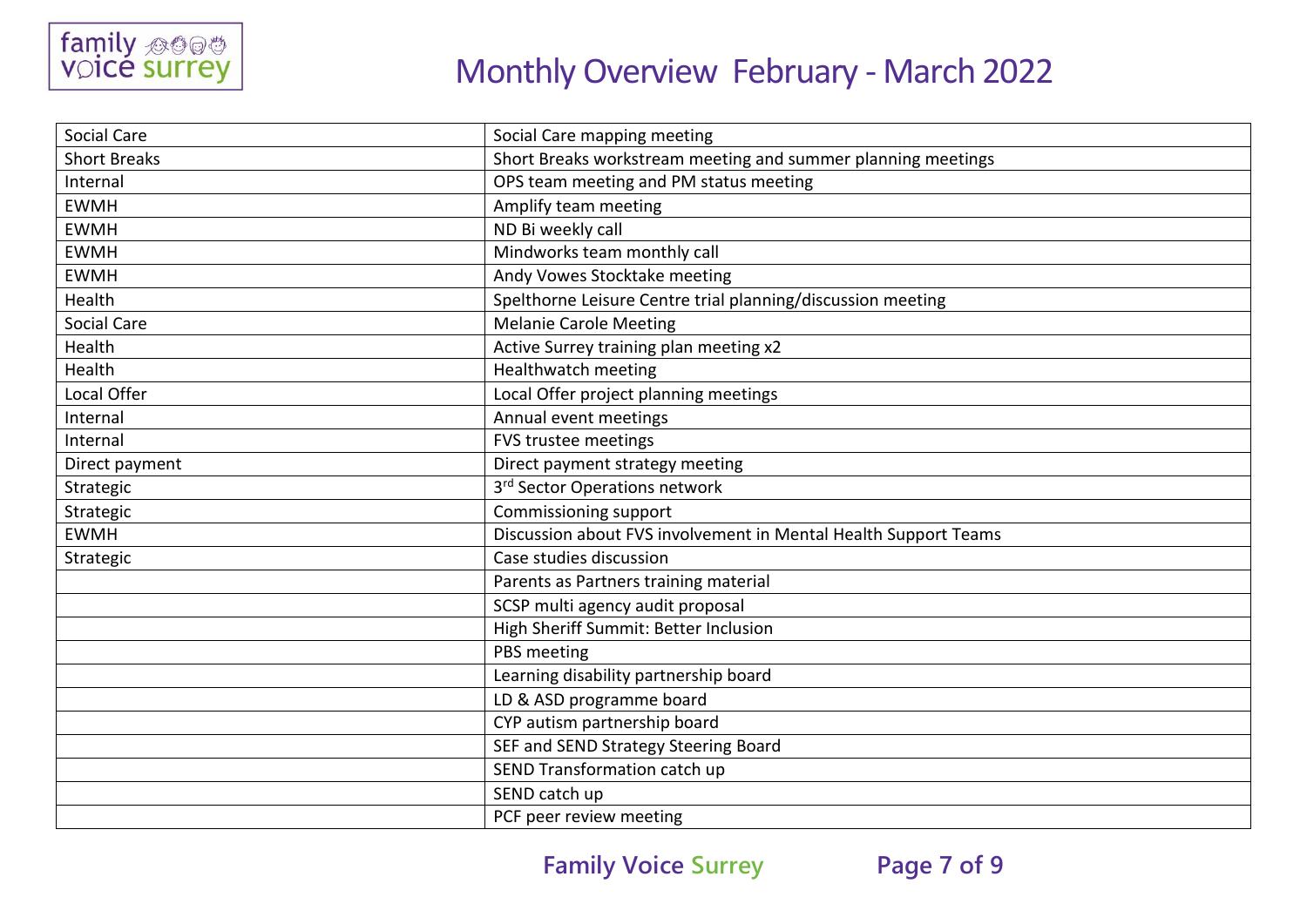

|                       | SEND Advice Surrey catch up                    |  |
|-----------------------|------------------------------------------------|--|
|                       | Meeting Jenny Brickell, new AD for social care |  |
|                       | <b>SEND Partnership Board</b>                  |  |
| Inclusion             | <b>SEMH Meeting</b>                            |  |
| Autism                | <b>Autism Strategy Event Meeting</b>           |  |
| Autism                | <b>PBS Meeting</b>                             |  |
| <b>PFA</b>            | Keyworker Workshop                             |  |
| Autism                | Neurodevelopmental Stocktake meeting           |  |
| <b>PFA</b>            | PFA Transformation Program Board               |  |
| <b>EHCP Process</b>   | Meeting with DCO                               |  |
| Autism                | Autism Strategy Implementation Workshop        |  |
| <b>Early Years</b>    | <b>Better Start Transformation Board</b>       |  |
| Inclusion             | EBSNA meeting with SYF                         |  |
| Inclusion             | <b>Ordinarily Available Meeting</b>            |  |
| <b>EHCP Processes</b> | <b>Send Admissions Meeting</b>                 |  |

### **Glossary**

| <b>SEND</b>                  | special educational needs and disability                                                                                                     | Schools forum | A representative body of schools who discuss and<br>make decisions about schools funding. FVS is the<br>SEND representative on the forum |
|------------------------------|----------------------------------------------------------------------------------------------------------------------------------------------|---------------|------------------------------------------------------------------------------------------------------------------------------------------|
| <b>NNPCF</b>                 | National network of parent carer forums                                                                                                      | <b>EHCP</b>   | Education, health and care plan                                                                                                          |
| <b>Alternative Provision</b> | Education not provided in a school. Includes A2E,<br>hospital school, virtual school, PRU, home tutors and<br>more                           | Local Offer   | Most often used to refer to the website that gives<br>information on SEND provision in Surrey                                            |
| <b>UVP</b>                   | User voice and participation team. A SCC team that<br>specialises in hearing the voice of young people in<br>care, using CAMHS and with SEND | <b>DCS</b>    | Director for Children's Services                                                                                                         |